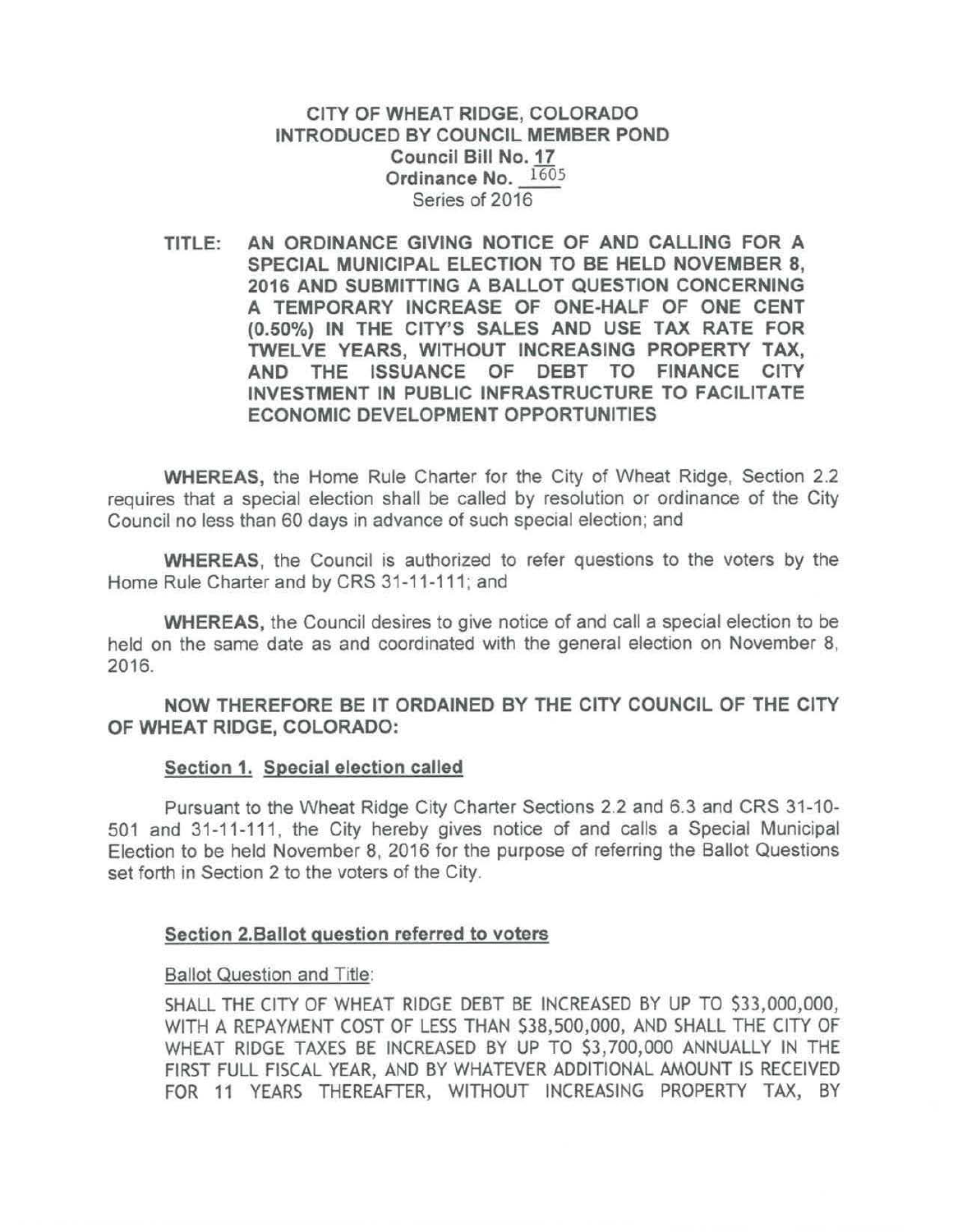INCREASING THE RATE OF SALES AND USE TAX BY 1 / 2 CENT PER DOLLAR, WITH THE PROCEEDS TO BE USED ONLY FOR THE FOLLOWING PUBLIC INVESTMENTS:

- ANDERSON PARK IMPROVEMENTS
	- o IMPROVEMENTS TO ANDERSON PARK TO PROVIDE UPGRADED, RENOVATED AMENITIES AND FACILITIES THAT ENHANCE RECREATIONAL OPPORTUNITIES AND MEET THE CURRENT NEEDS OF PARK AND FACILITY USERS AND TO REDUCE MAINTENANCE AND REPAIR COSTS; RENOVATIONS TO INCLUDE BUT NOT BE LIMITED TO, RENOVATION OF THE ANDERSON BUILDING AND OUTDOOR POOL LOCKER ROOMS AND IMPROVEMENTS TO SURROUNDING PARK AMENITIES - ESTIMATED PROJECT COST \$4,000,000;
- WADSWORTH BOULEVARD RECONSTRUCTION 35TH AVENUE TO INTERSTATE-70 o RECONSTRUCTION OF WADSWORTH BOULEVARD TO PROVIDE AN IMPROVED MULTI-MODAL TRANSPORTATION FACILITY AND STREETSCAPE IMPROVEMENTS, TO RELIEVE AND MITIGATE SEVERE TRAFFIC CONGESTION AND FACILITATE REDEVELOPMENT AND ECONOMIC DEVELOPMENT OPPORTUNITIES - ESTIMATED CITY SHARE OF TOTAL PROJECT COST \$7,000,000;
- WHEAT RIDGE WARD COMMUTER RAIL STATION AREA
	- o CONSTRUCTION OF STREET, BICYCLE/ PEDESTRIAN, PUBLIC AMENITIES AND OTHER INFRASTRUCTURE IMPROVEMENTS TO ADDRESS TRAFFIC GROWTH AND FACILITATE REDEVELOPMENT AND ECONOMIC DEVELOPMENT OPPORTUNITIES IN THE AREA SURROUNDING THE GOLD LINE STATION INCLUDING, BUT NOT LIMITED TO, RECONSTRUCTION OF RIDGE ROAD, 52ND AVENUE AND TABOR STREET, A TRAFFIC SIGNAL AT THE WARD ROAD/ RIDGE ROAD INTERSECTION AND A PEDESTRIAN BRIDGE OVER RAILROAD TRACKS LINKING THE JOB CENTERS TO THE SOUTH - ESTIMATED CITY SHARE OF TOTAL PROJECT COST \$12,000,000;
- CLEAR CREEK CROSSING MIXED-USE DEVELOPMENT SITE ON THE WEST SIDE OF 1-70 AT 38TH AND YOUNGFIELD
	- o CONSTRUCTION OF ON AND OFF HOOK RAMPS FROM INTERSTATE 1-70 INTO THE CLEAR CREEK CROSSING DEVELOPMENT TO RELIEVE TRAFFIC CONGESTION AND IMPROVE VEHICULAR ACCESS AND TO FACILITATE REDEVELOPMENT AND ECONOMIC DEVELOPMENT IN A NEW MIXED-USED, SALES TAX GENERATING REDEVELOPMENT SITE - ESTIMATED CITY SHARE OF TOTAL PROJECT COST \$10,000,000;

SUCH INCREASE IN THE SALES AND USE TAX RATE TO BEGIN ON JANUARY 1, 2017 AND END WHEN REVENUES FROM SUCH SALES AND USE TAX RATE INCREASE REACH \$38,500,000 OR ON DECEMBER 31 , 2028, WHICHEVER OCCURS FIRST; SUCH DEBT TO BE SOLD IN ONE SERIES OR MORE AT A PRICE ABOVE, BELOW OR EQUAL TO THE PRINCIPAL AMOUNT OF SUCH DEBT AND ON SUCH TERMS AND CONDITIONS AS THE CITY MAY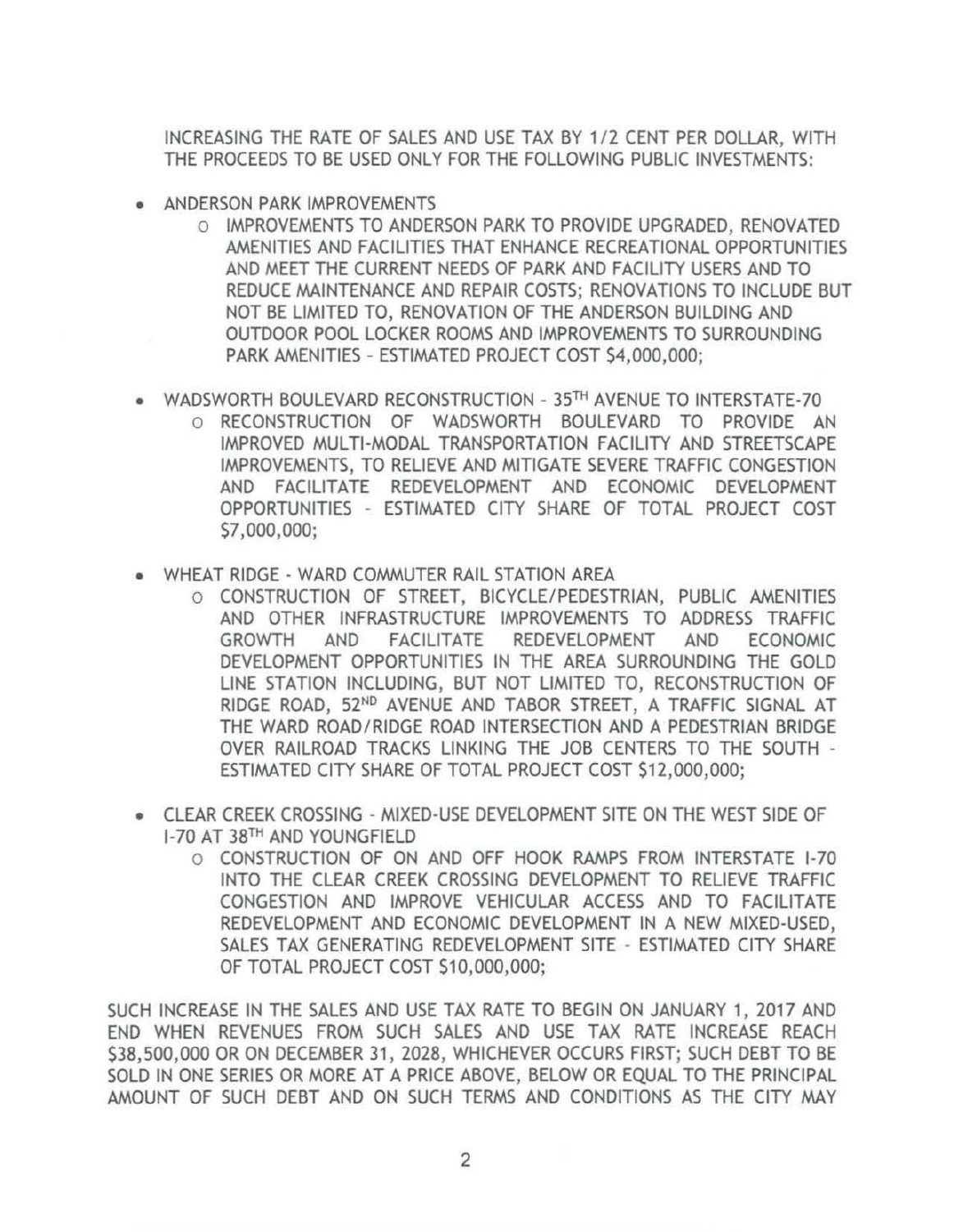DETERMINE, INCLUDING PROVISIONS FOR REDEMPTION OF THE DEBT PRIOR TO MATURITY WITH OR WITHOUT PAYMENT OF A PREMIUM OF NOT TO EXCEED 3.00%; AND SHALL THE REVENUES RAISED BY SUCH SALES AND USE TAX RATE INCREASE AND PROCEEDS OF SUCH DEBT, AND ANY OTHER REVENUE USED TO PAY SUCH DEBT, INCLUDING ANY INTEREST AND INVESTMENT INCOME THEREFROM, BE COLLECTED AND SPENT BY THE CITY AS A VOTER-APPROVED REVENUE CHANGE PURSUANT TO ARTICLE X, SECTION 20 OF THE COLORADO CONSTITUTION?

YES:

 $NO:$ 

Section 3. Severability, Conflicting Ordinances Repealed. If any section, subsection or clause of this Ordinance shall be deemed to be unconstitutional or otherwise invalid, the validity of the remaining sections, subsections and clauses shall not be affected thereby. All other ordinances or parts of ordinances in conflict with the provisions of this Ordinance are hereby repealed.

Section 4. Effective Date. This Ordinance shall take effect upon final adoption and signature by the Mayor as permitted by Section 5.11 of the Home Rule Charter.

INTRODUCED, READ, AND ADOPTED on first reading by a vote of 8 to 0 on this 8<sup>th</sup> day of August, 2016, ordered published in full in a newspaper of general circulation in the City of Wheat Ridge, and Public Hearing and consideration on final passage set for August 22, 2016 at 7:00 p.m., in the Council Chambers, 7500 West 29<sup>th</sup> Avenue, Wheat Ridge, Colorado.

ADOPTED on second and final reading following public hearing and ordered published by a vote of  $8$  to  $0$  on the 22nday of  $\Delta u_{\text{gust}}$  , 2016.

SIGNED by the Mayor on this \_\_\_ 22nd \_\_ day of \_\_ August \_\_\_\_\_\_\_ , 2016.

ATIEST:

nelle Shaver, City Clerk